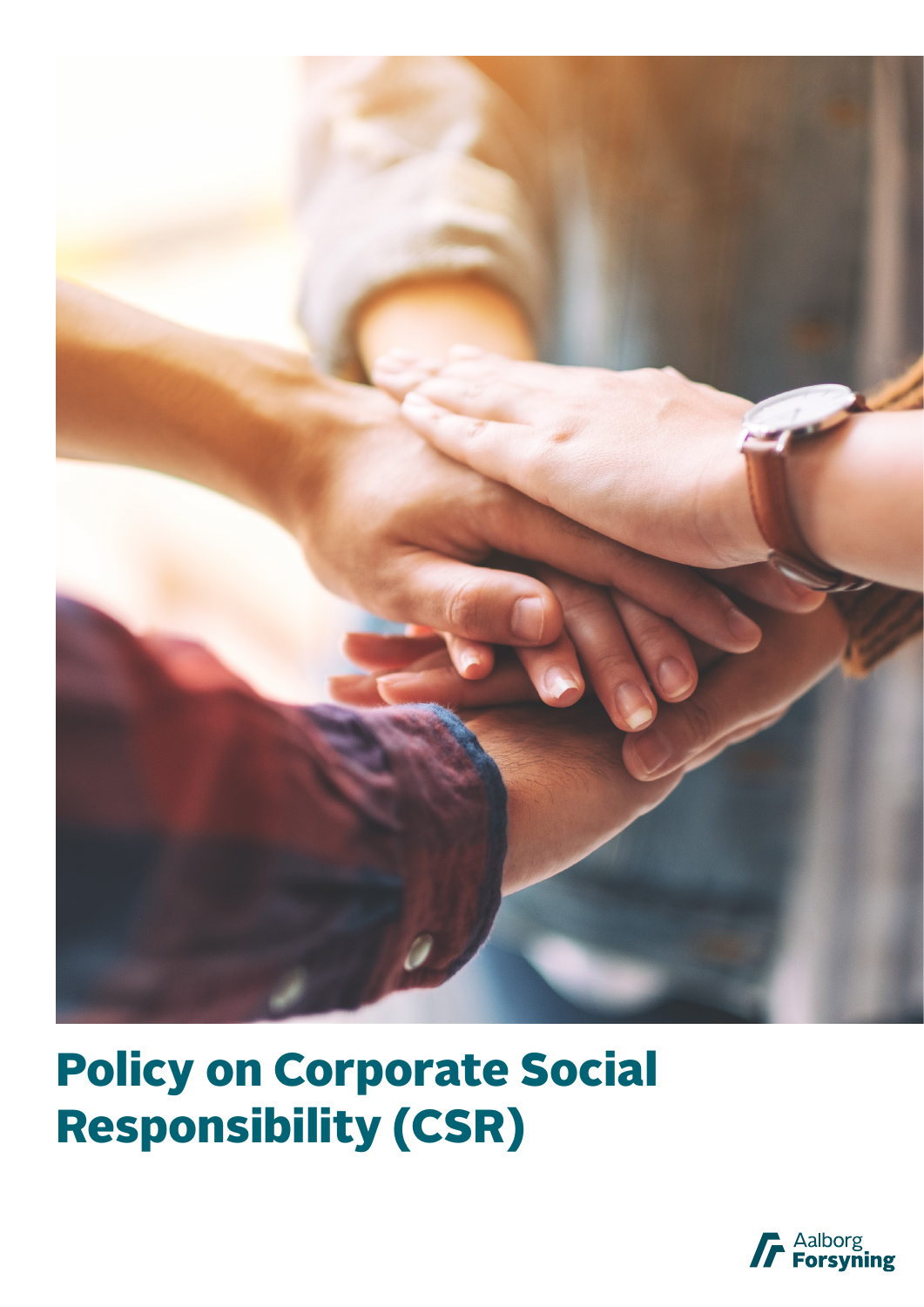Aalborg Forsyning acts responsibly in all relationships and focus on sustainable and responsible business conduct. We promote and deliver services and solutions, that contribute to sustainable development, hereunder as defined by the United Nations Sustainable Development Goals (SDGs), and work actively to prevent and mitigate adverse impacts on social, environmental and economic sustainability.

Aalborg Forsyning supports the precautionary principle in relation to environmental challenges and promotes increased environmental responsibility, environmentally friendly solutions and technologies.

Aalborg Forsyning demonstrates responsible business conduct in relation to the internationally agreed core principles on human rights, environment and anti-corruption. The principles are made operational through the UN Guiding Principles on Business and Human Rights (UNGPs) covering social sustainabil-ity, and the OECD Guidelines for Multinational Enterprises (OECD) covering environmental and econom-ic sustainability.

Aalborg Forsynings mission **"We create security and sustainability - also for future generations"** and our values **"trust, respect, professionalism, collaboration and development"** permeates our efforts for sustainable development and guides us in our actions, when faced with dilemmas. We incorporate opportunities and risks in relation to human rights, the environment and anti-corruption in our policies, procedures, strategies and business operations.

Aalborg Forsyning complies with applicable regulations wherever we operate.

Aalborg Forsyning implements own processes in alignment with the UNGPs/OECD, enabling us to identify, prevent or mitigate and account for actual and potential impacts in the areas of social, environmental and economic sustainability, that we may be involved with through our activities, or through the operations of our business relationships.

Aalborg Forsyning expects our business relationships to prevent or mitigate adverse impacts in the areas of human rights, the environment and anti-corruption that they may cause or contribute to, and to promptly manage any severe adverse impacts, should such impacts occur. We will use our position to ensure that our business relationships make demands on the next tier in the value chain to implement the UNGPs/OECD.

Aalborg Forsynings CSR Policy is made operational through our Business Relationships Code of Conduct.

Aalborg Forsynings employees are expected to assist us in implementing the CSR Policy and to immediately inform management about severe adverse impacts, that they become aware of in relation to our activities or those of our business relationships.

The CSR Policy is publicly available and communicated both internally and externally. We communicate progress in implementation of our CSR policy on an annual basis, hereunder through our annual environmental report.